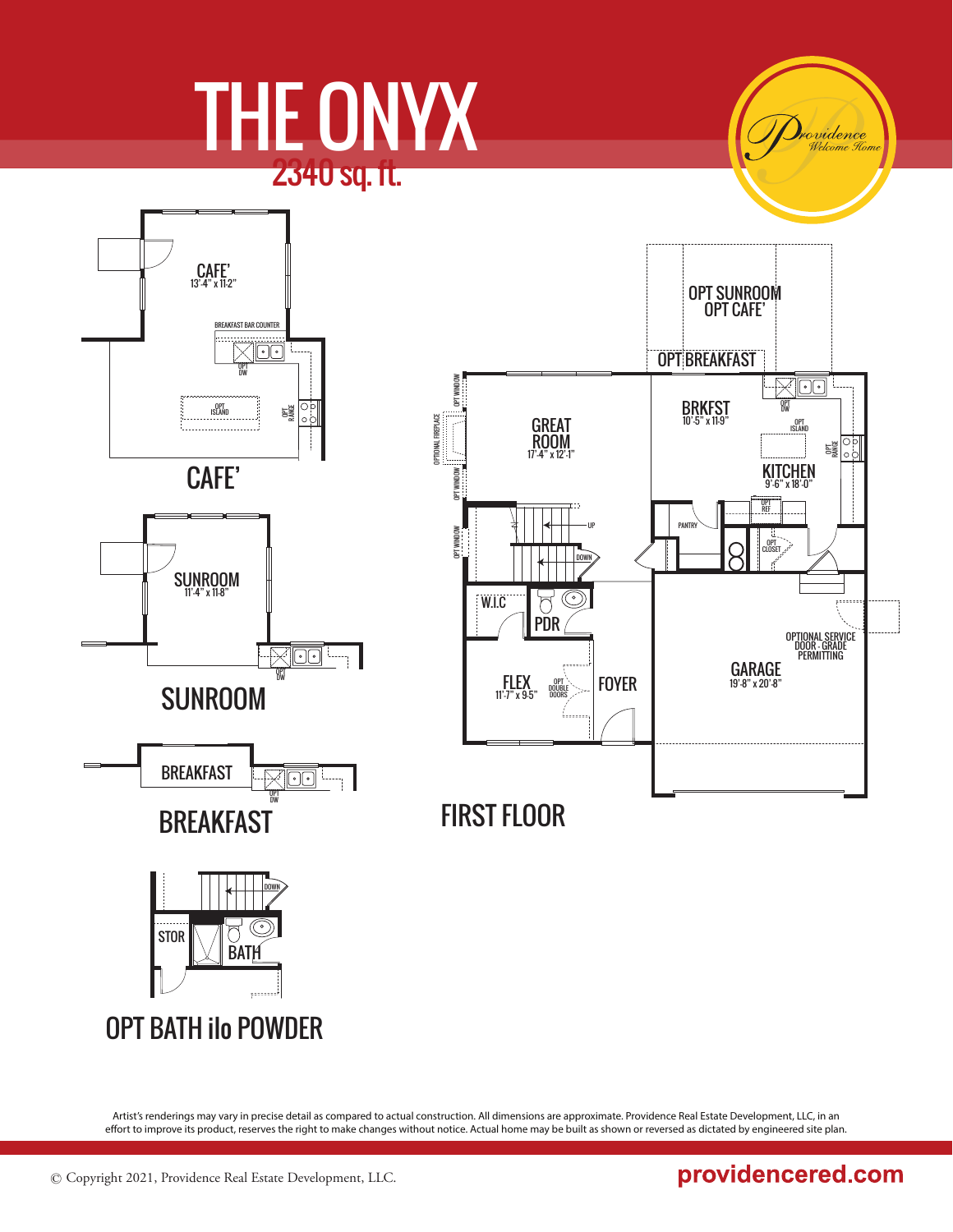





Artist's renderings may vary in precise detail as compared to actual construction. All dimensions are approximate. Providence Real Estate Development, LLC, in an effort to improve its product, reserves the right to make changes without notice. Actual home may be built as shown or reversed as dictated by engineered site plan.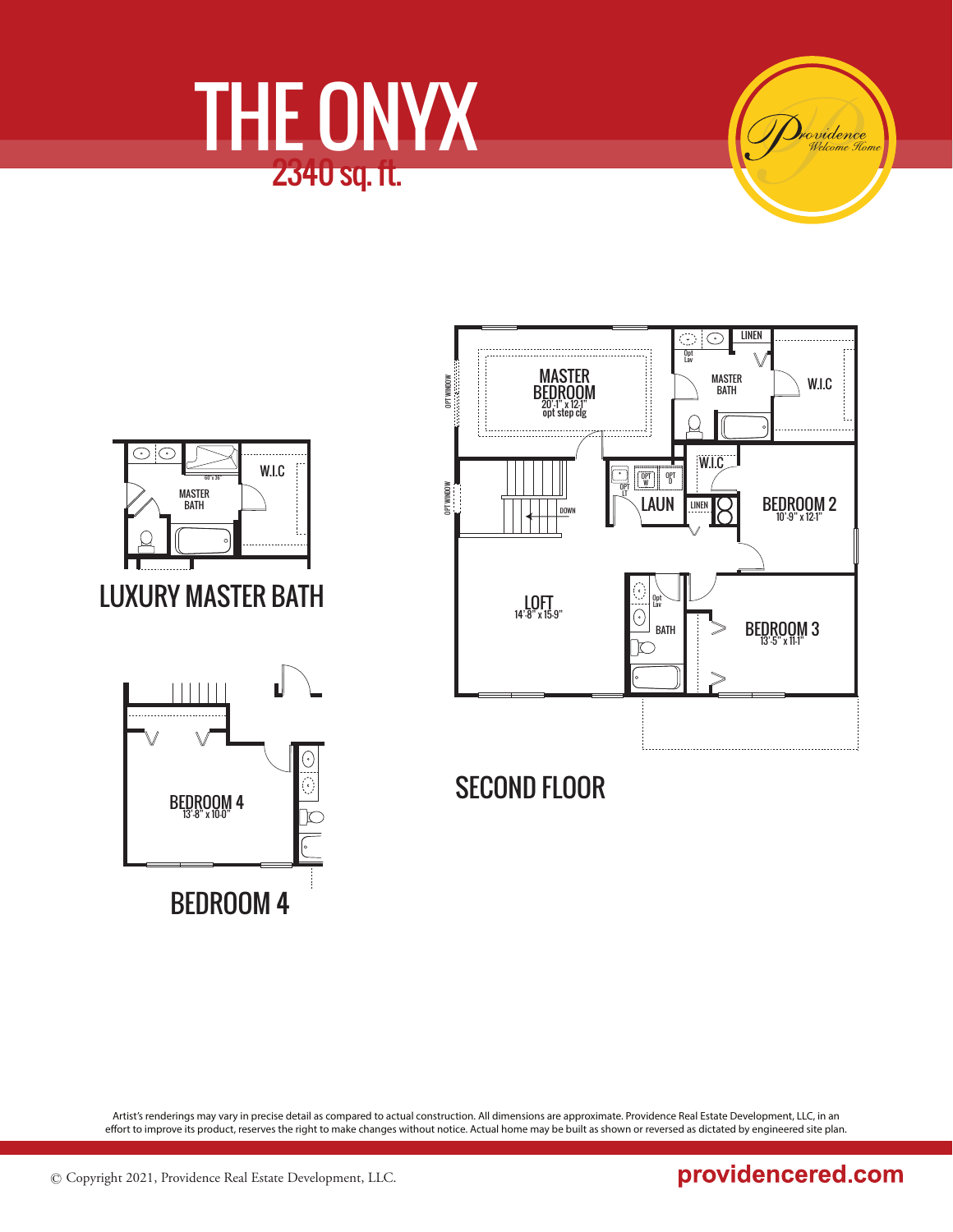





**ELEVATION "A"**

Artist's renderings may vary in precise detail as compared to actual construction. All dimensions are approximate. Providence Real Estate Development, LLC, in an effort to improve its product, reserves the right to make changes without notice. Actual home may be built as shown or reversed as dictated by engineered site plan.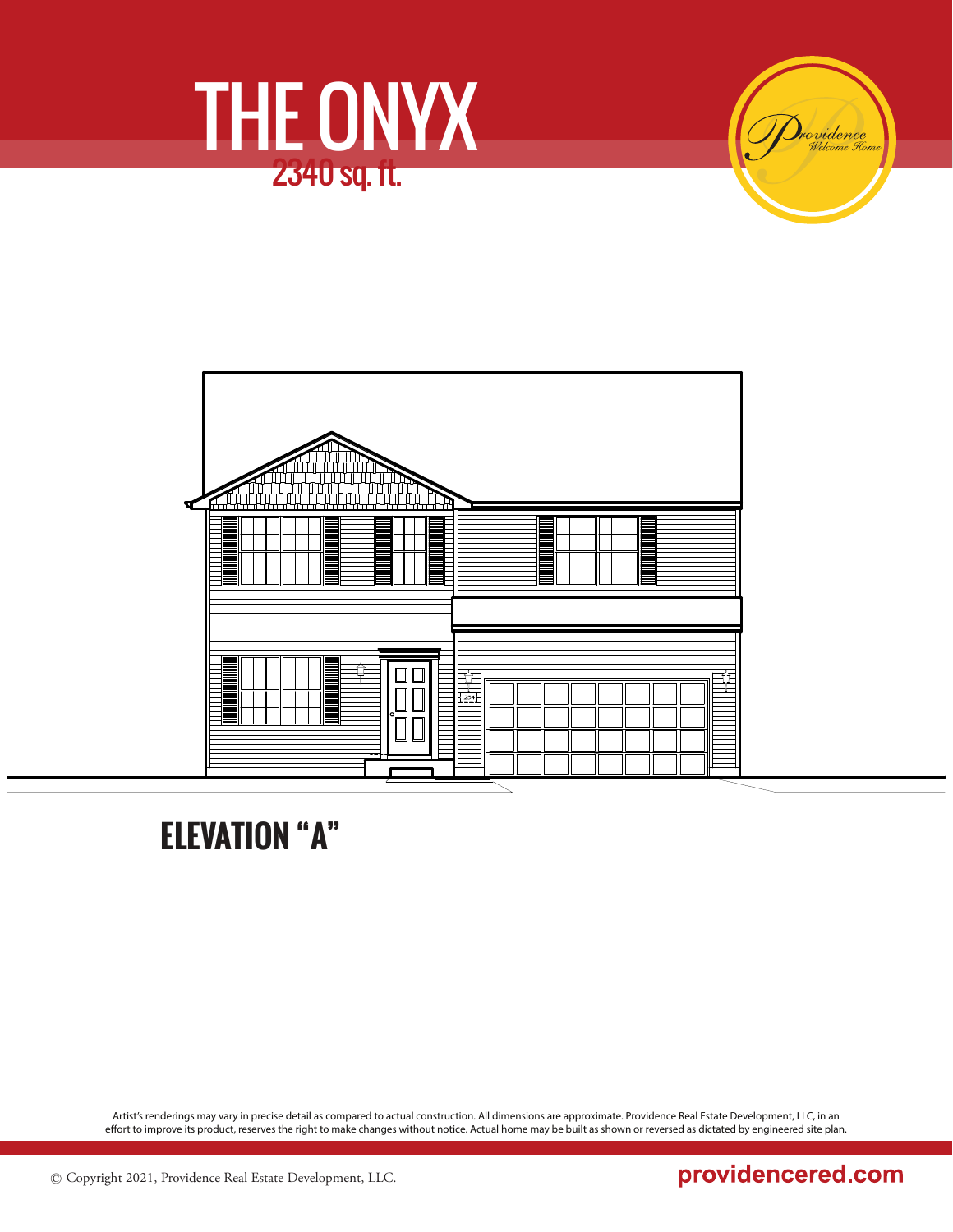

i<mark>o vidence</mark><br>Welcome Tom



## **ELEVATION "B"**

Artist's renderings may vary in precise detail as compared to actual construction. All dimensions are approximate. Providence Real Estate Development, LLC, in an effort to improve its product, reserves the right to make changes without notice. Actual home may be built as shown or reversed as dictated by engineered site plan.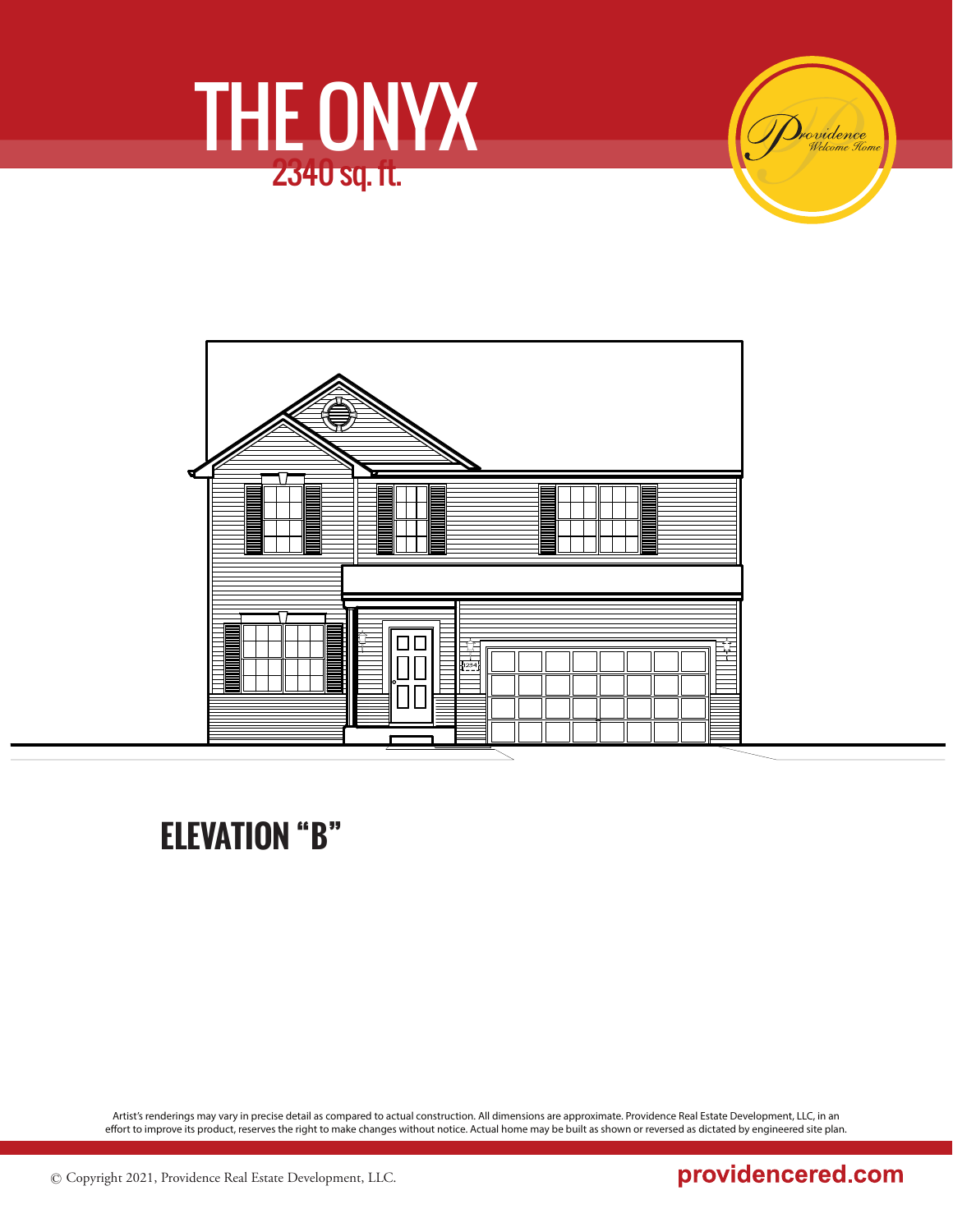





### **ELEVATION "C"**

Artist's renderings may vary in precise detail as compared to actual construction. All dimensions are approximate. Providence Real Estate Development, LLC, in an effort to improve its product, reserves the right to make changes without notice. Actual home may be built as shown or reversed as dictated by engineered site plan.